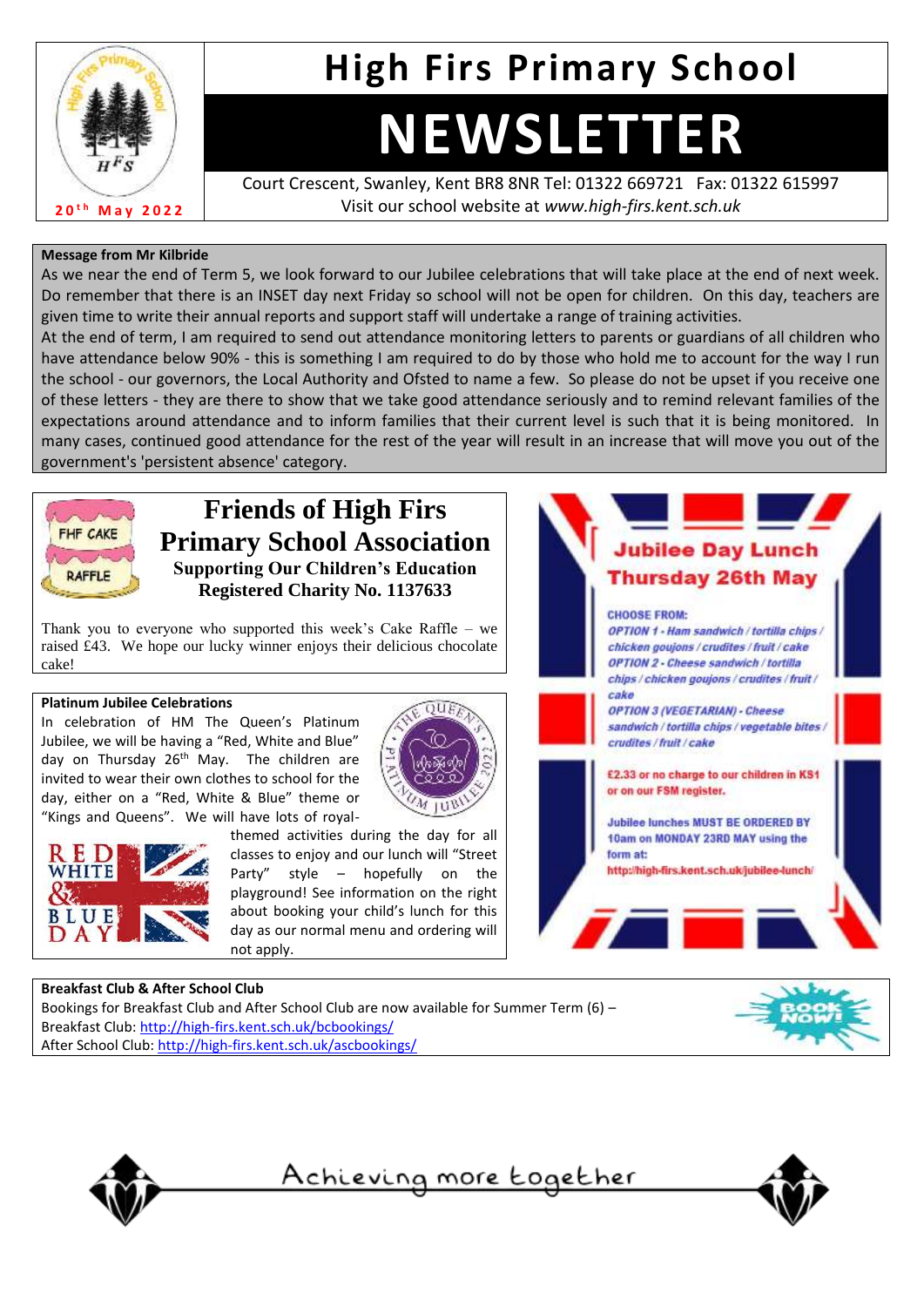#### **Special Mentions**

Well done to all of our children who received a Special Mention and certificate from their teacher in assembly today –

- Luiza  $P$  for always trying her best in all her learning.
- Henry  $T$  for trying really hard with his writing.
- Millie B her hard work and determination in all lessons.
- Daniel B his excellent maths work on division.
- Eliz H & Demi B their detailed and descriptive dragon fact-files.
- Brad  $S$  good work with time in Maths this week.
- Lilly E for her hard work in Maths this week and for her excellent piece of writing on ocean pollution.
- All of Year 4 their amazing assembly and spectacular singing!
- Bobby R- working so hard to improve his reading.
- Lucy  $E$  careful and considerate editing in English.
- Evie  $T a$  great draft of her newspaper report about Theseus & the Minotaur
- Skye K a fantastic diary entry written in character.





Vidit & Chanelle M

Oak Walter A & Elliott M

Ash Veda T & Scarlett T

Chestnut Benjamin A & Ellie R





Congratulations to this week's winners of Register Rabbit for their excellent attendance:

#### **RECEPTION** YEAR 3





Year 2 – created branching databases in computing. Year 3 – researched how icebergs are formed. Year 4 – learned a song about Ancient Egypt. Year 5 – learned about the legend of Theseus & the Minotaur. Year 6 – learned about classification – using Liquorice Allsorts!

## **NOW HOUSE POINTS**

|                 | <b>This Week</b> | <b>Term Total</b> | <b>Top Scorers this week</b>            |
|-----------------|------------------|-------------------|-----------------------------------------|
| <b>BEECH</b>    | 153              | 587               | Sunni LH, Scarlett WB, Millie B, Eliz H |
| <b>CHESTNUT</b> | 80               | 287               | Lottie W. Grace F                       |
| <b>OAK</b>      | 96               | 343               | Lewis C. Amy V                          |
| <b>ASH</b>      | 99               | 346               | Scarlett T, Isabella T                  |



*INSET DAYS No children in school Fri 27 May 2022 Mon 27 June 2022*

| Next week in school |                                                                                                                                                                        |
|---------------------|------------------------------------------------------------------------------------------------------------------------------------------------------------------------|
| Mon 23 May          | 10am – Jubilee Lunch orders close<br>5.30pm – Yr6 S&RE Meeting (parents only)<br>5.30pm – Yr5 Secondary / Grammar Selection Meeting<br>6pm – Yr6 Isle of Wight Meeting |
| Tues 24 May         | Yr4 / Group Woodland instead of Thursday                                                                                                                               |
| Weds 25 May         | 10.10am Eco Club Class Assembly                                                                                                                                        |
| Thurs 26 May        | Red White & Blue Jubilee Day<br>No Athletics club today                                                                                                                |
| F.J. 37 MA.L.       | $MCTT$ $D_{211}$ $A_{22}$ $A_{33}$ $A_{34}$ $A_{35}$ $A_{36}$ $A_{37}$                                                                                                 |

Fri 27 May INSET Day – staff only in school



<u>Achieving more together</u>